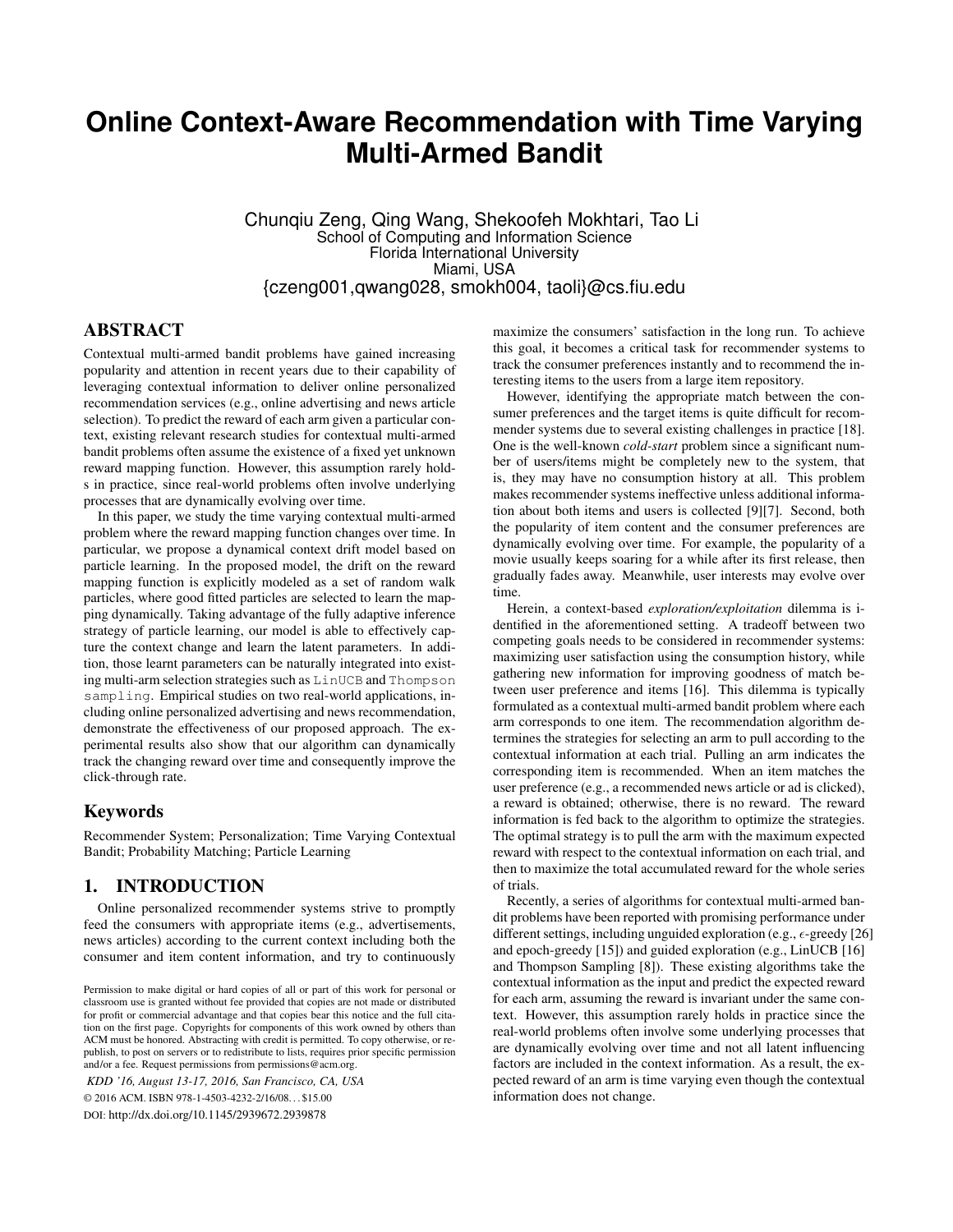A Motivated Example: Here we use a news recommendation example to illustrate the time varying behaviors of the reward. In the example, the click through rate (abbr., CTR) and the news articles correspond to the reward and the arms, respectively. Five news articles are randomly selected and their corresponding user-article interaction records are extracted from the Yahoo! news repository [17, 16]. The context consists of both the user and article information. Although the context information of each article does not change, its average CTR varies dynamically over time as shown in Figure 1. The same contextual information may have different impacts on the CTR at different times.



Figure 1: Given the same contextual information for each article, the average CTR distribution of five news articles from Yahoo! news repository is displayed. The CTR is aggregated by every hour.

In this paper, to capture the time varying behaviors of the reward in contextual multi-armed bandit problems, we propose a dynamical context drift model based on particle learning and develop effective on-line inference algorithms. The dynamic behaviors of the reward is explicitly modeled as a set of random walk particles. The fully adaptive inference strategy of particle learning allows our model to effectively capture the context change and learn the latent parameters. In addition, the learnt parameters can be naturally integrated into existing multi-arm selection strategies such as LinUCB and Thompson sampling. We conduct empirical studies on two real-world applications, including online personalized advertising and news recommendation and the experimental results demonstrate the effectiveness of our proposed approach.

The rest of this paper is organized as follows. In Section 2, we describe a brief summary of prior work relevant to the contextual multi-armed bandit problem and the online inference with particle learning. We formulate the problem in Section 3. The solution to the problem is presented in Section 4. Extensive empirical evaluation results are reported in Section 5. Finally, we reach the conclusion in Section 6.

# 2. RELATED WORK

In this paper, we come up with a context drift model to deal with the contextual multi-armed bandit problem, where the dynamic behaviors of reward is explicitly considered. A sequential online inference method is developed to learn the latent unknown parameters and infer the latent states simultaneously. In this section, we highlight existing literature studies that are related to our proposed approach for online context-aware recommendation.

#### 2.1 Contextual Multi-armed Bandit

Our work is primarily relevant to the research area in the multiarmed bandit problem which was first introduced in [22]. The multi-armed bandit problem is identified in diverse applications, such as online advertising [20, 14], web content optimization [21, 1], and robotic routing [4]. The core task of the multi-armed bandit problem is to balance the tradeoff between exploration and exploitation. A series of algorithms have been proposed to deal with this problem including  $\epsilon$ -greedy [26], upper confidence bound (UCB) [5, 19], EXP3 [3], and Thompson sampling [2].

Contextual multi-armed bandit problem is an instance of bandit problem, where the contextual information is utilized for arm selection. It is widely used for personalized recommendation service to address the cold-start problem [9]. Lots of existing multiarmed bandit algorithms have been extended to incorporating the contextual information.

Contextual *ϵ*-greedy algorithm has been introduced by extending the  $\epsilon$ -greedy strategy with the consideration of context [5]. This algorithm chooses the best arm based on current knowledge with the probability  $1 - \epsilon$ , while chooses one arm uniformly with the probability *ϵ*.

Both LinUCB and LogUCB algorithms extend the UCB algorithm to contextual bandits [5, 19]. *LinUCB* assumes a linear mapping function between the expected reward of an arm and its corresponding context. In [19], the LogUCB algorithm is proposed to deal with the contextual bandit problem based on logistic regression.

Thompson sampling [8], one of earliest heuristics for the bandit problem, belongs to the probability matching family. Its main idea is to randomly allocate the pulling chance according to the probability that an arm gives the largest expected reward given the context.

A most recent research work on the contextual bandit problem in [25] comes up with a novel parameter-free algorithm based on a principled sampling approach. This approach makes use of the online bootstrap sample to derive the distribution of estimated models in an on-line manner. In [24], an ensemble strategies combined with a meta learning paradigm is proposed to stabilize the output of contextual bandit algorithms.

These existing algorithms make use of the contextual information to predict the expected reward for each arm, with the assumption that the reward is invariant under the same context. However, this assumption rarely holds in real applications. Our paper proposes a context drift model to deal with the contextual multi-armed bandit problem by taking the dynamic behaviors of reward into account.

# 2.2 Sequential Online Inference

Our proposed model makes use of sequential online inference to infer the latent state and learn unknown parameters. Popular sequential learning methods include sequential monte carlo sampling [12], and particle learning [6].

Sequential Monte Carlo (SMC) methods consist of a set of Monte Carlo methodologies to solve the filtering problem [11]. It provides a set of simulation based methods for computing the posterior distribution. These methods allow inference of full posterior distributions in general state space models, which may be both nonlinear and non-Gaussian.

Particle learning provides state filtering, sequential parameter learning and smoothing in a general class of state space models [6]. Particle learning is for approximating the sequence of filtering and smoothing distributions in light of parameter uncertainty for a wide class of state space models. The central idea behind particle learning is the creation of a particle algorithm that directly samples from the particle approximation to the joint posterior distribution of states and conditional sufficient statistics for fixed pa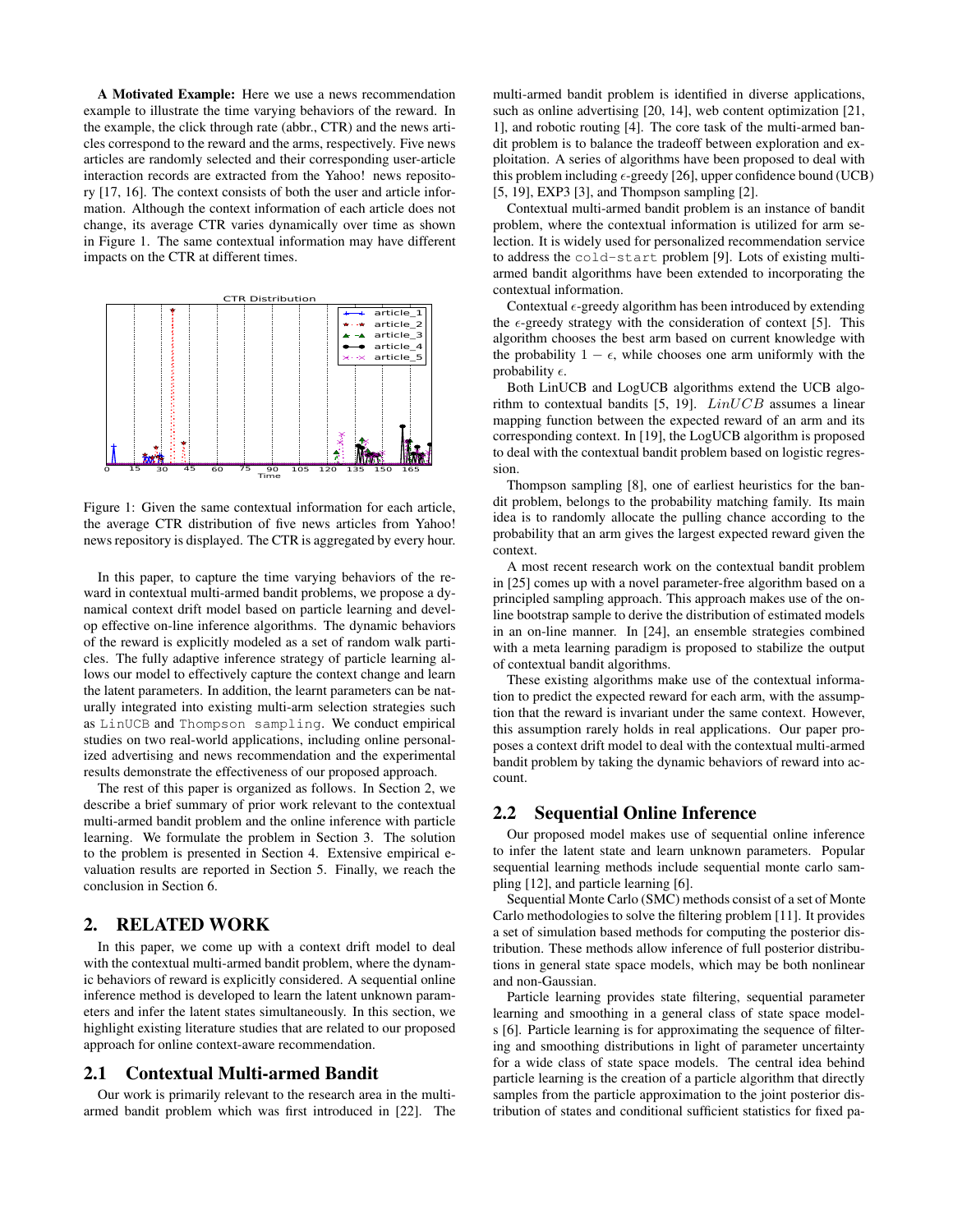rameters in a fully-adapted resample-propagate framework. We borrow the idea of particle learning for both latent state inference and parameter learning.

# 3. PROBLEM FORMULATION

In this section, we formally define the contextual multi-armed bandit problem first, and then model the time varying contextual multi-armed bandit problem. Some important notations mentioned in this paper are summarized in Table 1.

Table 1: Important Notations

| <b>Notation</b>                 | Description                                                                                             |
|---------------------------------|---------------------------------------------------------------------------------------------------------|
| $a^{(i)}$                       | the $i$ -th arm.                                                                                        |
| А                               | the set of arms, $A = \{a^{(1)}, , a^{(K)}\}.$                                                          |
| $\mathbf{x}_t$                  | the context at time $t$ , and represented by a vec-                                                     |
|                                 | tor.                                                                                                    |
| $r_{k,t}$                       | the reward of pulling the arm $a^{(k)}$ at time t,<br>$a^{(k)} \in \mathcal{A}.$                        |
| $y_{k,t}$                       | the predicted reward for the arm $a^{(k)}$ at time t.                                                   |
| $\mathcal{P}_k$                 | the set of particles for the arm $a^{(k)}$ and $\mathcal{P}_k^{(i)}$ is                                 |
|                                 | the $i^{th}$ particle of $\mathcal{P}_k$ .                                                              |
| $\mathbf{S}_{\pi,t}$            | the sequence of $(\mathbf{x}_i, \pi(\mathbf{x}_i), r_{\pi(\mathbf{x}_i)})$ observed<br>until time $t$ . |
| $\mathbf{w}_k$                  | the coefficient vector used to predict reward of<br>the arm $a^{(k)}$ .                                 |
| $\mathbf{c}_{\mathbf{w}_k}$     | the constant part of $w_k$ .                                                                            |
| $\delta_{\mathbf{w},t}$         | the drifting part of $w_k$ at time t.                                                                   |
| $\eta_{k,t}$                    | the standard Gaussian random walk at time $t$ ,                                                         |
|                                 | given $\eta_{k,t-1}$ .                                                                                  |
| $\theta_k$                      | the scale parameters used to compute $\delta_{\mathbf{w},t}$ .                                          |
| $\pi$                           | the policy for pulling arm sequentially.                                                                |
| $R_{\pi}$                       | the cumulative reward of the policy $\pi$ .                                                             |
| $f_{a^{(k)}}(\mathbf{x}_t)$     | the reward prediction function of the arm $a^{(k)}$ ,<br>given context $x_t$ .                          |
| $\sigma_k^2$                    | the variance of reward prediction for the arm<br>$a^{(k)}$                                              |
| $\alpha, \beta$                 | the hyper parameters determine the distribution<br>of $\sigma_k^2$ .                                    |
| $\mu_{\bf w}, \Sigma_{\bf w}$   | the hyper parameters determine the distribution                                                         |
|                                 | of $\mathbf{w}_k$ .                                                                                     |
| $\mu_{\rm c}, \Sigma_{\rm c}$   | the hyper parameters determine the distribution                                                         |
|                                 | of $\mathbf{c}_{\mathbf{w}_k}$ .                                                                        |
| $\mu_{\theta}, \Sigma_{\theta}$ | the hyper parameters determine the distribution<br>of $\theta_k$ .                                      |
| $\mu_n, \Sigma_n$               | the hyper parameters determine the distribution<br>of $\eta_{k,t}$ .                                    |

## 3.1 Basic Concepts and Terminologies

Let *A* be a set of arms, denoted as  $A = \{a^{(1)}, a^{(2)}..., a^{(K)}\},$ where *K* is the number of arms. A *d*-dimensional feature vector  $x_t \in \mathcal{X}$  represents the contextual information at time *t*, and  $\mathcal{X}$ is the *d*-dimensional feature space. The contextual multi-armed problem involves a series of decisions over a finite but possibly unknown time horizon *T*. A policy  $\pi$  makes a decision at each time  $t \in [1, T]$  to select the arm  $\pi(\mathbf{x}_t)$ , one of K arms, to pull based on the contextual information  $x_t$ . After pulling an arm, the policy receives a reward from the selected arm. The reward of an arm  $a^{(k)}$  at time *t* is denoted as  $r_{k,t}$ , whose value is drawn from an unknown distribution determined by the context  $x_t$  presented to

arm  $a^{(k)}$ . However the reward  $r_{k,t}$  is not available unless arm  $a^{(k)}$ is pulled. The total reward received by the policy  $\pi$  is

$$
R_{\pi} = \sum_{t=1}^{T} r_{\pi(\mathbf{x}_t)},
$$

and the goal of the policy  $\pi$  is to maximize the total reward  $R_{\pi}$ .

Before selecting one arm at time  $t$ , a policy  $\pi$  typically learns a model to predict the reward for every arm according to the historical observation,  $S_{\pi,t-1} = \{(\mathbf{x}_i, \pi(\mathbf{x}_i), r_{\pi(\mathbf{x}_i)})|1 \leq i < t\}$ , which consists of a sequence of triplets. The reward prediction helps the policy  $\pi$  make decisions to increase the total reward.

Assume  $y_{k,t}$  is the predicted reward of the arm  $a^{(k)}$ , which is determined by

$$
y_{k,t} = f_{a(k)}(\mathbf{x}_t),\tag{1}
$$

where the context  $\mathbf{x}_t$  is input and  $f_{a(k)}$  is the reward mapping function for arm  $a^{(k)}$ .

One popular mapping function is defined as the linear combination of the feature vector  $x_t$ , which has been successfully used in bandit problems [16][2]. Specifically,  $f_{a(k)}(\mathbf{x}_t)$  is formally given as follows:

$$
f_{a^{(k)}}(\mathbf{x}_t) = \mathbf{x}_t^{\mathsf{T}} \mathbf{w}_k + \varepsilon_k, \tag{2}
$$

where  $\mathbf{x}_t^{\mathsf{T}}$  is the transpose of contextual information  $\mathbf{x}_t$ ,  $\mathbf{w}_k$  is a *d*-dimensional coefficient vector, and  $\varepsilon_k$  is a zero-mean Gaussian noise with variance  $\sigma_k^2$ , i.e.,  $\varepsilon_k \sim \mathcal{N}(0, \sigma_k^2)$ . Accordingly,

$$
y_{k,t} \sim \mathcal{N}(\mathbf{x}_t^{\mathsf{T}} \mathbf{w}_k, \sigma_k^2). \tag{3}
$$

In this setting, a graphical model representation is provided in Figure 2a. The context  $x_t$  is observed at time  $t$ . The predicted reward value  $y_{k,t}$  depends on random variable  $\mathbf{x}_t$ ,  $\mathbf{w}_k$ , and  $\sigma_k^2$ . A conjugate prior distribution for the random variables  $w_k$  and  $\sigma_k^2$  is assumed and defined as  $NTG$ (i.e., Normal Inverse Gamma) distribution with the hyper parameters  $\mu_{\mathbf{w}}, \Sigma_{\mathbf{w}}, \alpha$ , and  $\beta$ . The distribution is denoted as  $NTG(\mu_{\bf w}, \Sigma_{\bf w}, \alpha, \beta)$  and shown below:

$$
\mathbf{w}_{k}|\sigma_{k}^{2} \sim \mathcal{N}(\mu_{\mathbf{w}}, \sigma_{k}^{2} \Sigma_{\mathbf{w}}),
$$
  
\n
$$
\sigma_{k}^{2} \sim \mathcal{IG}(\alpha, \beta),
$$
\n(4)

where the hyper parameters are predefined.

A policy  $\pi$  selects one arm  $a^{(k)}$  to pull according to the reward prediction model. After pulling arm  $a^{(k)}$  at time *t*, a corresponding reward  $r_{k,t}$  is observed, while the rewards of other arms are still hidden. A new triplet  $(\mathbf{x}_t, \pi(\mathbf{x}_t), r_{\pi(\mathbf{x}_t)})$  is obtained and a new sequence  $S_{\pi,t}$  is formed by combining  $S_{\pi,t-1}$  with the new triplet. The posterior distribution of  $w_k$  and  $\sigma_k^2$  given  $S_{\pi,t}$  is a  $\mathcal{NIG}$  distribution. Denoting the parameters of *N IG* distribution at time *t −* 1 as  $\mu_{\mathbf{w_{t-1}}}$ ,  $\Sigma_{\mathbf{w_{t-1}}}$ ,  $\alpha_{t-1}$ , and  $\beta_{t-1}$ , the hyper parameters at time *t* are updated as follows:

$$
\Sigma_{\mathbf{w_{t}}} = (\Sigma_{\mathbf{w_{t-1}}}^{-1} + \mathbf{x}_{t} \mathbf{x}_{t}^{\mathsf{T}})^{-1},
$$
  
\n
$$
\mu_{\mathbf{w_{t}}} = \Sigma_{\mathbf{w_{t}}} (\Sigma_{\mathbf{w_{t-1}}}^{-1} \mu_{\mathbf{w_{t-1}}} + \mathbf{x}_{t} r_{\pi(\mathbf{x}_{t})}),
$$
  
\n
$$
\alpha_{t} = \alpha_{t-1} + \frac{1}{2},
$$
  
\n
$$
\beta_{t} = \beta_{t-1} + \frac{1}{2} [r_{\pi(\mathbf{x}_{t})}^{2} + \mu_{\mathbf{w_{t-1}}}^{T} \Sigma_{\mathbf{w_{t-1}}}^{-1} \mu_{\mathbf{w_{t-1}}} - \mu_{\mathbf{w_{t}}}^{T} \Sigma_{\mathbf{w_{t}}}^{-1} \mu_{\mathbf{w_{t}}}].
$$
\n(5)

Note that, the posterior distribution of  $w_k$  and  $\sigma_k^2$  at time *t* is considered as the prior distribution at time  $t + 1$ . On the basis of the aforementioned inference, a series of algorithms, including Thompson sampling and LinUCB, are proposed to address the contextual multi-armed bandit problem.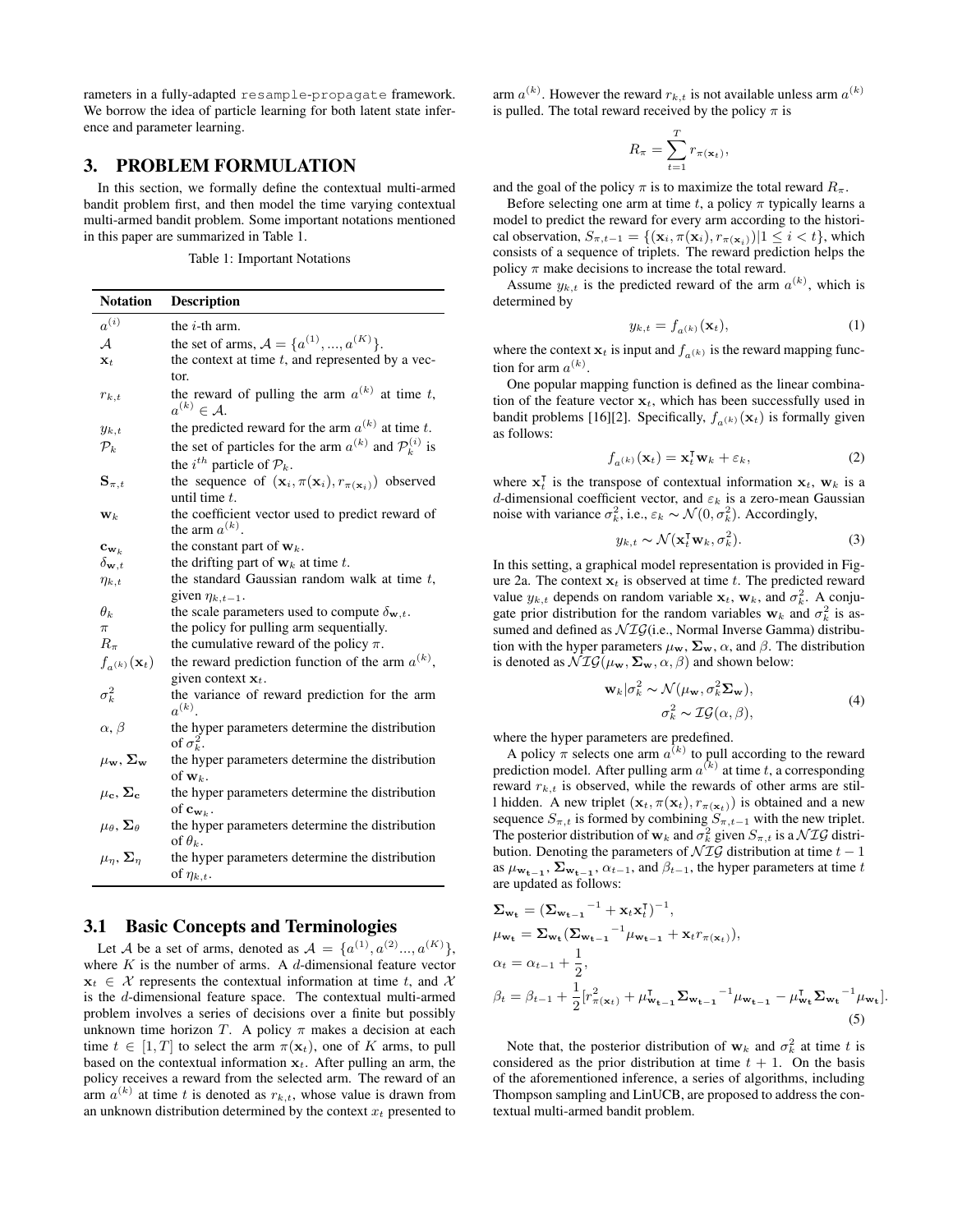

(b) Time varying multi-armed bandit problem.

Figure 2: Graphical model representation for bandit problem. Random variable is denoted as a circle. The circle with gray color filled means the corresponding random variable is observed. Red dot represents a hyper parameter.

Thompson sampling, one of earliest heuristics for the bandit problem [8], belongs to the probability matching family. Its main idea is to randomly allocate the pulling chance according to the probability that an arm gives the largest expected reward given the context. Thompson sampling algorithm for the contextual multiarmed bandit problem involves the following general structure at time *t*:

- 1. For each arm  $a^{(k)}$ , its corresponding  $\sigma_k^2$  and  $\mathbf{w}_k$  are drawn from  $\mathcal{NIG}(\mu_{\mathbf{w_{t-1}}}, \Sigma_{\mathbf{w_{t-1}}}, \alpha_{t-1}, \beta_{t-1})^{\text{l}}$ .
- 2. The arm  $a^*$  is selected to pull, and a reward of  $a^*$  is obtained, where  $a^* = \arg \max_{1 \leq k \leq K} {\mathbf{x}_t^{\mathsf{T}} \mathbf{w}_k}.$
- 3. After observing the reward  $r_{a^*,t}$ , the posterior distribution is updated by Equation 5.

LinUCB, another successful contextual bandit algorithm, is an extension of the UCB algorithm [16]. It pulls the arm with the largest score  $LinUCB(\lambda)$ , defined as below,

$$
LinUCB(\lambda) = \underbrace{\mathbf{x}_{t}^{\mathsf{T}} \mu_{\mathbf{w}_{t-1}}}_{reward\; expectation} + \lambda \underbrace{\frac{1}{\sigma_{k}} \sqrt{\mathbf{x}_{t}^{\mathsf{T}} \Sigma_{\mathbf{w}_{t-1}}^{-1} \mathbf{x}_{t}}}_{reward\; deviation}.
$$
 (6)

where  $\lambda$  is a parameter to combine the expectation and standard deviation of reward.

Both LinUCB [16] and Thompson Sampling [8] will be incorporated into our dynamic context drift model. More details will be discussed in Section 4 after modeling the context drift.

#### 3.2 Dynamic Context Drift Modeling

As mentioned in Section 3.1, the reward prediction for arm  $a^{(k)}$ is conducted by a linear combination of contextual features  $x_t$ , with coefficient vector  $\mathbf{w}_k$ . Each element in the coefficient vector  $\mathbf{w}_k$ indicates the contribution of the corresponding feature for reward prediction. The aforementioned model is based on the assumption that  $w_k$  is unknown but fixed [2], which rarely holds in practice. The real-world problems often involve some underlying processes. These processes often lead to the dynamics in the contribution of each context feature to the reward prediction. To account for the dynamics, our goal is to come up with a model having the capability of capturing the drift of  $w_k$  over time and subsequently obtain a better fitted model for the dynamic reward change. Let  $\mathbf{w}_{k,t}$  denote

the coefficient vector for arm  $a^{(k)}$  at time *t*. Taking the drift of  $w_k$ into account,  $\mathbf{w}_{k,t}$  is formulated as follows:

$$
\mathbf{w}_{k,t} = \mathbf{c}_{\mathbf{w}_k} + \delta_{\mathbf{w}_{k,t}},\tag{7}
$$

where  $w_{k,t}$  is decomposed into two components including both the stationary component  $\mathbf{c}_{\mathbf{w}_k}$  and the drift component  $\delta_{\mathbf{w}_{k,t}}$ . Both components are *d*-dimensional vectors. Similar to modeling  $\mathbf{w}_k$  in Figure 2a, the stationary component  $\mathbf{c}_{\mathbf{w}_k}$  can be generated with a conjugate prior distribution

$$
\mathbf{c}_{\mathbf{w}_k} \sim \mathcal{N}(\mu_{\mathbf{c}}, \sigma_k^2 \mathbf{\Sigma}_{\mathbf{c}}),\tag{8}
$$

where  $\mu_c$  and  $\Sigma_c$  are predefined hyper parameters as shown in Figure 2b.

However, it is difficult to model the drift component  $\delta_{\mathbf{w}_k,t}$  with a single function due to the diverse characteristics of the context. For instance, in Figure 1, given the same context, the CTRs of some articles change quickly, while some articles may have relatively stable CTRs. Moreover, the coefficients for different elements in the context feature can change with diverse scales. To simplify the inference, we assume that each element of  $\delta_{\mathbf{w}_{k,t}}$  drifts independently. Due to the uncertainty of drifting, we formulate  $\delta_{\mathbf{w}_{k,t}}$  with a standard Gaussian random walk  $\eta_{\mathbf{k},\mathbf{t}}$  and a scale variable  $\theta_k$  using the following Equation:

$$
\delta_{\mathbf{w}_{k,t}} = \theta_k \odot \eta_{\mathbf{k},\mathbf{t}},\tag{9}
$$

where  $\eta_{\mathbf{k},\mathbf{t}} \in \mathcal{R}^d$  is the drift value at time *t* caused by the standard random walk and  $\theta_k \in \mathcal{R}^d$  contains the changing scales for all the elements of  $\delta_{\mathbf{w}_{k,t}}$ . The operator  $\odot$  is used to denote the elementwise product. The standard Gaussian random walk is defined with a Markov process as shown in Equation 10.

$$
\eta_{\mathbf{k},\mathbf{t}} = \eta_{\mathbf{k},\mathbf{t}-\mathbf{1}} + \mathbf{v},\tag{10}
$$

where **v** is a standard Gaussian random variable defined by **v** ∼  $\mathcal{N}(\mathbf{0}, \mathbf{I}_d)$ , and  $\mathbf{I}_d$  is a  $d \times d$ -dimensional identity matrix. It is equivalent that  $\eta_{\mathbf{k},\mathbf{t}}$  is drawn from the Gaussian distribution

$$
\eta_{\mathbf{k},\mathbf{t}} \sim \mathcal{N}(\eta_{\mathbf{k},\mathbf{t}-\mathbf{1}}, \mathcal{I}_d). \tag{11}
$$

The scale random variable  $\theta_k$  is generated with a conjugate prior distribution

$$
\theta_k \sim \mathcal{N}(\mu_\theta, \sigma_k^2 \Sigma_\theta),\tag{12}
$$

where  $\mu_{\theta}$  and  $\Sigma_{\theta}$  are predefined hyper parameters.  $\sigma_k^2$  is drawn from the Inverse Gamma (abbr., *IG*) distribution provided in Equation 4.

<sup>&</sup>lt;sup>1</sup>Note that most exiting works for Thompson sampling assume  $\sigma_k^2$  is known and  $\mathbf{w}_k$  is drawn from  $\mathcal{N}(\mu_{\mathbf{w_{t-1}}}, \Sigma_{\mathbf{w_{t-1}}})$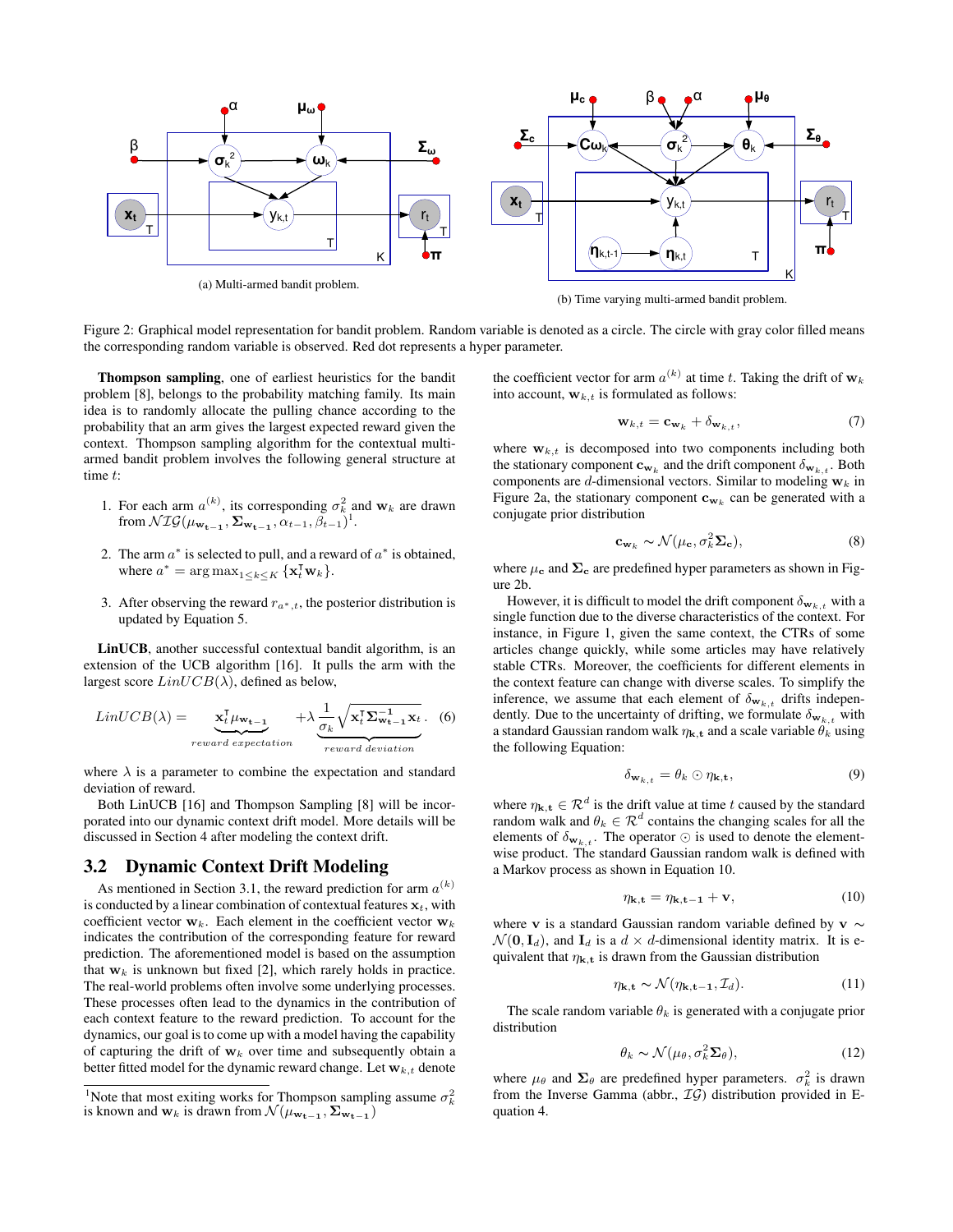Combining Equations 7 and 9, we obtain

$$
\mathbf{w}_{k,t} = \mathbf{c}_{\mathbf{w}_{\mathbf{k}}} + \theta_k \odot \eta_{\mathbf{k},\mathbf{t}}.
$$
 (13)

According to Equation 2,  $y_{k,t}$  is computed as

$$
y_{k,t} = \mathbf{x}_t^{\mathsf{T}}(\mathbf{c}_{\mathbf{w_k}} + \theta_k \odot \eta_{\mathbf{k},\mathbf{t}}) + \epsilon_k.
$$
 (14)

Accordingly,  $y_{k,t}$  is modeled to be drawn from the following Gaussian distribution

$$
y_{k,t} \sim \mathcal{N}(\mathbf{x}_t^{\mathsf{T}}(\mathbf{c}_{\mathbf{w_k}} + \theta_k \odot \eta_{\mathbf{k},\mathbf{t}}), \sigma_k^2). \tag{15}
$$

The new context drift model is presented with a graphical model representation in Figure 2b. Compared with the model in Figure 2a, a standard Gaussian random walk *ηk,t* and the corresponding scale  $\theta_k$  for each arm  $a^{(k)}$  are introduced in the new model. The new model explicitly formulates the drift of the coefficients for the reward prediction, considering the dynamic behaviors of the reward in real-world application. From the new model, each element value of **c<sup>w</sup><sup>k</sup>** indicates the contribution of its corresponding feature in predicting the reward, while the element values of  $\theta_k$  show the scales of context drifting for the reward prediction. A large element value of  $\theta_k$  signifies a great context drifting occurring to the corresponding feature over time.

# 4. METHODOLOGY AND SOLUTION

In this section, we present the methodology for online inference of the context drift model.

The posterior distribution inference involves four random variables, i.e.,  $\sigma_k^2$ ,  $\mathbf{c}_{\mathbf{w}_k}$ ,  $\theta_k$ , and  $\eta_{k,t}$ . According to the graphical model in Figure 2b, the four random variables are grouped into two categories: parameter random variable and latent state random variable.  $\sigma_k^2$ , **c**<sub>**wk**,  $\theta_k$  are parameter random variables since they are</sub> assumed to be fixed but unknown, and their values do not depend on the time. Instead,  $\eta_{\mathbf{k},\mathbf{t}}$  is referred to as a latent state random variable since it is not observable and its value is time dependent according to Equation 10. After pulling the arm  $a^{(k)}$  according to the context  $\mathbf{x}_t$  at time *t*, a reward is observed as  $r_{k,t}$ . Thus,  $\mathbf{x}_t$  and  $r_{k,t}$  are referred to as observed random variables. Our goal is to infer both latent parameter variables and latent state random variables to sequentially fit the observed data. However, since the inference partially depends on the random walk which generates the latent state variable, we use the sequential sampling based inference strategy that are widely used sequential monte carlo sampling [23], particle filtering [10], and particle learning [6] to learn the distribution of both parameter and state random variables.

Since state  $\eta_{\mathbf{k},\mathbf{t}-\mathbf{1}}$  changes over time with a standard Gaussian random walk, it follows a Gaussian distribution after accumulating  $t - 1$  standard Gaussian random walks. Assume  $\eta_{k,t-1} \sim$  $\mathcal{N}(\mu_{\eta_k}, \Sigma_{\eta_k})$ , a particle is defined as follows.

DEFINITION 1 (PARTICLE). *A particle of an arm*  $a^{(k)}$  *is a container which maintains the current status information of*  $a^{(k)}$ . *The status information comprises of random variables such as*  $\sigma_k^2$ ,  $\mathbf{c}_{\mathbf{w}_k}$ ,  $\theta_k$ , and  $\eta_{\mathbf{k},\mathbf{t}}$ , and the parameters of their corresponding distributions such as  $\alpha$  and  $\beta$ ,  $\mu_c$  and  $\mathbf{\Sigma_c},$   $\mu_\theta$  and  $\mathbf{\Sigma_\theta},$   $\mu_{\eta_k}$  and  $\mathbf{\Sigma_{\eta_k}}.$ 

# 4.1 Re-sample Particles with Weights

At time *t −* 1, each arm *a* (*k*) maintains a fixed-size set of particles. We denote the particle set as  $\mathcal{P}_{k,t-1}$  and assume the number of particles in  $\mathcal{P}_{k,t-1}$  is *p*. Let  $\mathcal{P}_{k,t-1}^{(i)}$  be the *i*<sup>th</sup> particles of arm *a*<sup>(*k*)</sup> at time *t* − 1, where  $1 \leq i \leq p$ . Each particle  $\mathcal{P}_{k,t-1}^{(i)}$  has a weight, denoted as  $\rho^{(i)}$ , indicating its fitness for the new observed

data at time *t*. Note that  $\sum_{i=1}^{p} \rho^{(i)} = 1$ . The fitness of each particle  $\mathcal{P}_{k,t-1}^{(i)}$  is defined as the likelihood of the observed data **x**<sub>t</sub> and *rk,t*. Therefore,

$$
\rho^{(i)} \propto P(\mathbf{x}_t, r_{k,t} | \mathcal{P}_{k,t-1}^{(i)}). \tag{16}
$$

Further,  $y_{k,t}$  is the predicted value of  $r_{k,t}$ . The distribution of  $y_{k,t}$ , determined by  $\mathbf{c}_{\mathbf{w}_k}$ ,  $\theta_k$ ,  $\sigma_k^2$  and  $\eta_{k,t}$ , is given in Equation 15. Therefore, we can compute  $\rho^{(i)}$  in proportional to the density value given  $y_{k,t} = r_{k,t}$ . Thus,

$$
\rho^{(i)} \propto \iiint_{\eta_{k,t},\eta_{k,t-1}} \{\mathcal{N}(r_{k,t}|\mathbf{x}_t^{\mathsf{T}}(\mathbf{c}_{\mathbf{w}_k} + \theta_k \odot \eta_{k,t}), \sigma_k^2) \newline \mathcal{N}(\eta_{k,t}|\eta_{k,t-1}, \mathcal{I}_d)\mathcal{N}(\eta_{k,t-1}|\mu_{\eta_k}, \Sigma_{\eta_k})\} \newline d\eta_{k,t} d\eta_{k,t-1},
$$

where state variables  $\eta_{k,t}$  and  $\eta_{k,t-1}$  are integrated out due to their change over time, and  $\mathbf{c}_{\mathbf{w}_k}$ ,  $\theta_k$ ,  $\sigma_k^2$  are from  $\mathcal{P}_{k,t-1}^{(i)}$ . Then we obtain

$$
\rho^{(i)} \propto \mathcal{N}(\mathbf{m}_k, \mathbf{Q}_k),\tag{17}
$$

where

$$
\mathbf{m}_{k} = \mathbf{x}_{t}^{\mathsf{T}}(\mathbf{c}_{\mathbf{w}_{k}} + \theta_{k} \odot \mu_{\eta_{k}})
$$
  
\n
$$
\mathbf{Q}_{k} = \sigma_{k}^{2} + \mathbf{x}_{t}^{\mathsf{T}} \odot \theta_{k} (\mathcal{I}_{d} + \mathbf{\Sigma}_{\eta_{k}}) \theta_{k}^{\mathsf{T}} \odot \mathbf{x}_{t}.
$$
\n(18)

Before updating any parameters, a re-sampling process is conducted. We replace the particle set  $\mathcal{P}_k$  with a new set  $\mathcal{P'}_k$ , where  $\mathcal{P'}_k$  is generated from  $P_k$  using sampling with replacement based on the weights of particles. Then sequential parameter updating is based on  $\mathcal{P}'_k$ .

## 4.2 Latent State Inference

At time  $t - 1$ , the sufficient statistics for state  $\eta_{k,t-1}$  are the mean (i.e.,  $\mu_{\eta_k}$ ) and the covariance (i.e.,  $\Sigma_{\eta_k}$ ). Provided with the new observation data  $x_t$  and  $r_{k,t}$  at time *t*, the sufficient statistics for state  $\eta_{k,t}$  need to be re-computed. We apply the Kalman filtering [13] method to recursively update the sufficient statistics for  $\eta_{k,t}$  based on the new observation and the sufficient statistics at time  $t - 1$ . Let  $\mu'_{\eta_k}$  and  $\Sigma'_{\eta_k}$  be the new sufficient statistics of state  $\eta_{k,t}$  at time *t*. Then,

$$
\mu'_{\eta_k} = \mu_{\eta_k} + \underbrace{\mathbf{G}_k(r_{k,t} - \mathbf{x}_t^{\mathsf{T}}(\mathbf{c}_{\mathbf{w}_k} + \theta_k \odot \eta_{k,t-1}))}_{\text{Correction by Kalman Gain}},
$$
\n
$$
\Sigma'_{\eta_k} = \Sigma_{\eta_k} + \mathcal{I}_d - \underbrace{\mathbf{G}_k \mathbf{Q}_k \mathbf{G}_k^{\mathsf{T}}}_{\text{Correction by Kalman Gain}},
$$
\n(19)

where  $\mathbf{Q}_k$  is defined in Equation 18 and  $\mathbf{G}_k$  is Kalman Gain [13] defined as

$$
\mathbf{G}_k = (\mathcal{I}_d + \mathbf{\Sigma}_{\eta_k}) \theta_k \odot \mathbf{x}_t \mathbf{Q}_k^{-1}.
$$

As shown in Equation 19, both  $\mu'_{n_k}$  and  $\Sigma'_{n_k}$  are estimated with a correction using Kalman Gain  $\mathbf{G}_k^{\prime\prime}$  (i.e., the last term in both two formulas). With the help of the sufficient statistics for the state random variable,  $\eta_{k,t}$  can be draw from the Gaussian distribution

$$
\eta_{k,t} \sim \mathcal{N}(\mu'_{\eta_k}, \Sigma'_{\eta_k}).\tag{20}
$$

## 4.3 Parameter Inference

At time *t −* 1, the sufficient statistics for the parameter random variables  $(\sigma_k^2, \mathbf{c}_{\mathbf{w}_k}, \theta_k)$  are  $(\alpha, \beta, \mu_c, \mathbf{\Sigma}_c, \mu_\theta, \mathbf{\Sigma}_\theta)$ .

Let 
$$
\mathbf{z}_t = (\mathbf{x}_t^{\mathsf{T}}, (\mathbf{x}_t \odot \eta_{\mathbf{k},t})^{\mathsf{T}})^{\mathsf{T}}, \Sigma = \begin{bmatrix} \Sigma_c & \mathbf{0} \\ \mathbf{0} & \Sigma_\theta \end{bmatrix}, \mu = (\mu_c^{\mathsf{T}}, \mu_\theta^{\mathsf{T}})^{\mathsf{T}},
$$
  
and  $\nu_{\mathbf{k}} = (\mathbf{c}_{\mathbf{w}_{\mathbf{k}}}^{\mathsf{T}}, \theta_{\mathbf{k}}^{\mathsf{T}})^{\mathsf{T}}$  where  $\mathbf{z}_t$ ,  $\mu$ , and  $\nu$  are 2*d*-dimensional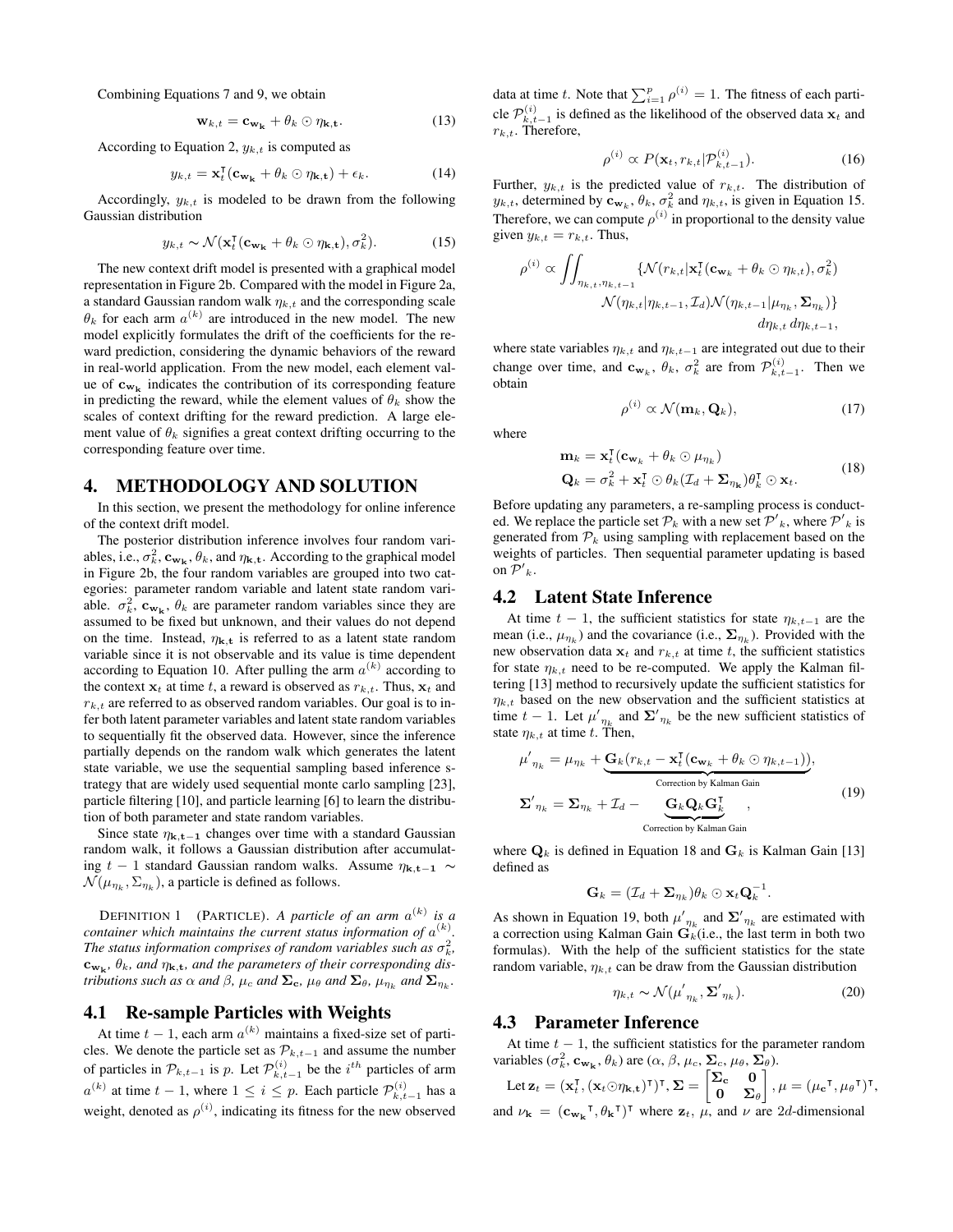vector,  $\Sigma$  is a  $2d \times 2d$  -dimensional matrix. Therefore, the inference of  $\mathbf{c}_{\mathbf{w}_k}$  and  $\theta_k$  is equivalent to infer  $\nu_k$  with its distribution  $\nu_k \sim \mathcal{N}(\mu, \sigma_k^2 \Sigma)$ . Assume  $\Sigma'$ ,  $\mu'$ ,  $\alpha'$ , and  $\beta'$  be the sufficient statistics at time *t* which are updated based on the sufficient statistics at time *t −* 1 and the new observation data. The sufficient statistics for parameters are updated as follows:

$$
\Sigma' = (\Sigma^{-1} + \mathbf{z}_t \mathbf{z}_t^{\mathsf{T}})^{-1},
$$
  
\n
$$
\mu' = \Sigma' (\mathbf{z}_t r_{k,t} + \Sigma \mu),
$$
  
\n
$$
\alpha' = \alpha + \frac{1}{2},
$$
  
\n
$$
\beta' = \beta + \frac{1}{2} (\mu^{\mathsf{T}} \Sigma^{-1} \mu + r_{k,t}^2 - \mu'^{\mathsf{T}} \Sigma'^{-1} \mu').
$$
\n(21)

At time *t*, the sampling process for  $\sigma_k^2$  and  $\nu_k$  is summarized as follows:

$$
\sigma_k^2 \sim \mathcal{IG}(\alpha', \beta'),
$$
  
\n
$$
\nu_k \sim \mathcal{N}(\mu', \sigma_k^2 \Sigma').
$$
\n(22)

# 4.4 Integration with Policies

As discussed in Section 3.1, both LinUCB and Thompson sampling allocate the pulling chance based on the posterior distribution of  $\mathbf{w}_k$  and  $\sigma_k^2$  with the hyper parameters  $\mu_\mathbf{w}, \Sigma_\mathbf{w}, \alpha$ , and  $\beta$ .

As to the context drifting model, when  $x_t$  arrives at time  $t$ , the reward  $r_{k,t}$  is unknown since it is not observed until one of arms is pulled. Without observed  $r_{k,t}$ , the particle re-sampling, latent state inference, and parameter inference for time *t* can not be conducted. Furthermore, every arm has *p* independent particles. Within each particle, the posterior distributions of **w***k,t−*<sup>1</sup> are not available since **w**<sub>*k*</sub>, *t*−1 has been decomposed into  $\mathbf{c}_{\mathbf{w}_k}$ ,  $\theta_k$ , and  $\eta_{k,t-1}$  based on Equation 13. We address these issues as follows.

Within a single particle of arm  $a^{(k)}$ , the distribution of  $w_{k,t-1}$ can be derived by

$$
\mathbf{w}_{k,t-1} \sim \mathcal{N}(\mu_{\mathbf{w}_{k}}, \sigma_k^2 \Sigma_{\mathbf{w}_{k}}),
$$
 (23)

where

$$
\mu_{\mathbf{w}_{\mathbf{k}}} = \mu_c + (\Sigma_{\eta_k} + \sigma_k^2 \Sigma_{\theta})^{-1} (\Sigma_{\eta_k} \mu_{\theta} + \sigma_k^2 \Sigma_{\theta} \mu_{\eta_k}),
$$
  

$$
\Sigma_{\mathbf{w}_{\mathbf{k}}} = \sigma_k^2 \Sigma_c + \sigma_k^2 \Sigma_{\theta} \Sigma_{\eta_k} (\Sigma_{\eta_k} + \sigma_k^2 \Sigma_{\theta})^{-1}.
$$
 (24)

Let  $\mathbf{w}^{(i)}_{k,t-1}, \mu^{(i)}_{\mathbf{w}_k}, \sigma^{2}^{(i)}_{k}$ , and  $\mathbf{\Sigma}_{\mathbf{w}_k}^{(i)}$  be the random variables in the  $i^{(th)}$  particle. We use the mean of  $\mathbf{w}_{k,t-1}$ , denoted as  $\bar{\mathbf{w}}_{k,t-1}$ , to infer the decision in the bandit algorithm. Therefore,

$$
\bar{\mathbf{w}}_{k,t-1} \sim \mathcal{N}(\bar{\mu}_{\mathbf{w}_{k}}, \bar{\Sigma}_{\mathbf{w}_{k}}), \qquad (25)
$$

where

$$
\bar{\mu}_{\mathbf{w}_{\mathbf{k}}} = \frac{1}{p} \sum_{i=1}^{p} \mu_{\mathbf{w}_{\mathbf{k}}}^{(i)},
$$
\n
$$
\bar{\mathbf{\Sigma}}_{\mathbf{w}_{\mathbf{k}}} = \frac{1}{p^2} \sum_{i=1}^{p} \sigma_{k}^{2(i)} \mathbf{\Sigma}_{\mathbf{w}_{\mathbf{k}}}^{(i)}.
$$
\n(26)

By virtual of Equation 25, both Thompson sampling and Lin-UCB can address the bandit problem as mentioned in Section 3.1. Specifically, Thompson sampling draws  $w_{k,t}$  from Equation 25 and then predicts the reward for each arm with  $w_{k,t}$ . The arm with maximum predicted reward is selected to pull. While LinUCB selects arm with a maximum score, where the score is defined as a combination of the expectation of  $y_{k,t}$  and its standard deviation, i.e.,

$$
E(y_{k,t}|\mathbf{x}_t) + \lambda \sqrt{Var(y_{k,t}|\mathbf{x}_t)},
$$

where  $\lambda$  is predefined parameter,  $E(y_{k,t}|\mathbf{x}_t)$  and  $Var(y_{k,t}|\mathbf{x}_t)$  are computed by

$$
E(y_{k,t}|\mathbf{x}_t) = \mathbf{x}_t^{\mathsf{T}} \mathbf{w}_{k,t}.
$$

$$
Var(y_{k,t}|\mathbf{x}_t) = \mathbf{x}_t^{\mathsf{T}} \mathbf{\bar{\Sigma}_{w_k}^{-1}} \mathbf{x}_t + \frac{1}{p^2} \sum_{i=1}^p \sigma_k^2.
$$

# 4.5 Algorithm

Putting all the aforementioned things together, an algorithm based on the context drifting model is provided below.

|  |  | Algorithm 1 The algorithm for context drift model (Drift) |  |
|--|--|-----------------------------------------------------------|--|
|--|--|-----------------------------------------------------------|--|

1: **procedure** MAIN $(p)$   $\triangleright$  main entry

2: Initialize arms with *p* particles.

3: for  $t \leftarrow 1, T$  do

4: Get **x***t*.

5: *a*  $(k)$  = arg max<sub>j=1,K</sub> EVAL( $a^{(j)}$ , **x**<sub>t</sub>)

6: Receive  $r_{k,t}$  by pulling arm  $a^{(k)}$ .

7: **UPDATE(** $\mathbf{x}_t$ ,  $a^{(k)}$ ,  $r_{k,t}$ ).

8: end for

9: end procedure

10: **procedure** EVAL( $a^{(k)}$ ,  $\mathbf{x}_t$ )  $\Rightarrow$  get a score for  $a^{(k)}$ , given  $\mathbf{x}_t$ .

11: Learn the parameters based on all particles' inferences of  $a^{(k)}$  by Equation 25.

12: Compute a score based on the parameters learnt.

13: return the score.

14: end procedure

15: **procedure** UPDATE $(\mathbf{x}_t, a^{(k)})$  $\rhd$  update the inference.

16: **for**  $i \leftarrow 1, p$  **do**  $\triangleright$  Compute weights for each particle.

17: Compute weight  $\rho^{(i)}$  of particle  $\mathcal{P}_k^{(i)}$  by Equation 17.

18: end for

19: Re-sample  $\mathcal{P}'_k$  from  $\mathcal P$  according to the weights  $\rho^{(i)}$ s.

20: **for**  $i \leftarrow 1, p$  **do**  $\triangleright$  Update statistics for each particle.<br>21: Update the sufficient statistics for  $m_{i}$  + by Equation 19.

21: Update the sufficient statistics for  $\eta_{k,t}$  by Equation 19.<br>22: Sample  $n_{k,t}$  according to Equation 20. Sample  $\eta_{k,t}$  according to Equation 20.

23: Update the statistics for  $\sigma_k^2$ ,  $\mathbf{c}_{\mathbf{w}_k}$ ,  $\theta_k$  by Equation 21.

24: Sample 
$$
\sigma_k^2
$$
,  $\mathbf{c}_{\mathbf{w}_k}$ ,  $\theta_k$  according to Equation 22.

25: end for

26: end procedure

Online inference for contextual multi-armed bandit problem starts with MAIN procedure, as presented in Algorithm 1. As  $x_t$ arrives at time *t*, the EVAL procedure computes a score for each arm, where the definition of score depends on the specific policy. The arm with the highest score is selected to pull. After receiving a reward by pulling an arm, the new feedback is used to update the contextual drifting model by the UPDATE procedure. Especially in the UPDATE procedure, we use the *resample*-*propagate* strategy in particle learning [6] rather than the *propagate*-*resample* strategy in particle filtering [10]. With the *resample*-*propagate* strategy, the particles are re-sampled by taking  $\rho^{(i)}$  as the *i*<sup>th</sup> particle's weight, where the  $\rho^{(i)}$  indicates the occurring probability of the observation at time  $t$  given the particle at time  $t - 1$ . The *resample*-*propagate* strategy is considered as an optimal and fully adapted strategy, avoiding an importance sampling step.

# 5. EMPIRICAL STUDY

To demonstrate the efficacy of our proposed algorithm, we conduct our experimental study over two real-world data sets including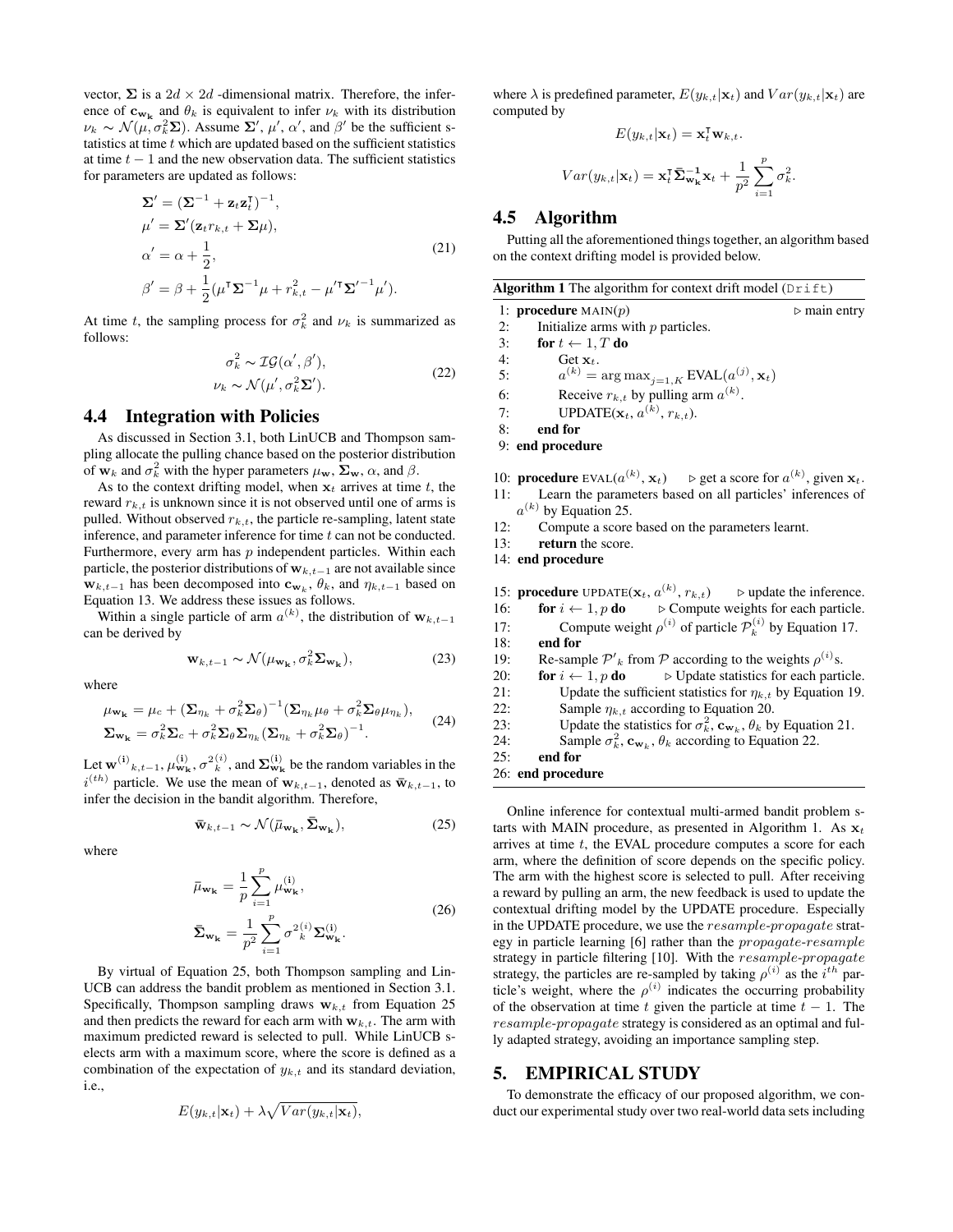the online search advertising data from Track 2 of KDD Cup 2012, and the news recommendation data of Yahoo! Today News. Before diving into the detail of the experiment on each data set, we first outline the general implementation of the baseline algorithms for comparison. Second, we start with a brief description of the data sets and their corresponding evaluation methods. We finally show and discuss the comparative experimental results of both the proposed algorithm and the baseline algorithms.

# 5.1 Baseline Algorithms

In the experiment, we demonstrate the performance of our method by comparing with the following algorithms. The baseline algorithms include:

- 1. Random: it randomly selects an arm to pull without considering any contextual information.
- 2.  $\epsilon$ -greedy( $\epsilon$ ) (or *EPSgreedy*): it randomly selects an arm with probability  $\epsilon$  and selects the arm of the largest predicted reward with probability  $1 - \epsilon$ , where  $\epsilon$  is a predefined parameter. When  $\epsilon = 0$ , it is equivalent to the Exploit policy.
- 3. GenUCB $(\lambda)$ : it denotes the general UCB algorithm for contextual bandit problems. It can be integrated with linear regression model(e.g.,LinUCB [16]) or logistic regression model (e.g., LogUCB [19]) for reward prediction. Both LinUCB and LogUCB take the parameter  $\lambda$  to obtain a score defined as a linear combination of the expectation and the deviation of the reward. When  $\lambda = 0$ , it becomes the Exploit policy that has no exploration.
- 4.  $TS(q_0)$ : Thompson sampling described in Section 3.1, randomly draws the coefficients from the posterior distribution, and selects the arm of the largest predicted reward. The priori distribution is  $\mathcal{N}(\mathbf{0}, q_0^{-1}\mathbf{I})$ .
- 5. TSNR $(q_0)$ : it is similar to TS $(q_0)$ , but in the stochastic gradient ascent, there is no regularization by the prior. The priori distribution  $\mathcal{N}(\mathbf{0}, q_0^{-1}\mathbf{I})$  is only used in the calculation of the posterior distribution for the parameter sampling, but not in the stochastic gradient ascent. When  $q_0$  is arbitrarily large, the variance approaches 0 and TSNR becomes Exploit.
- 6. Bootstrap: it is non-Bayesian but an ensemble method for arm selection. Basically, it maintains a set of bootstrap samples for each arm and randomly pick one bootstrap sample for inference [25].

Our methods proposed in this paper include:

- 1. TVUCB( $\lambda$ ): it denotes the time varying UCB which integrates our proposed context drift model with UCB bandit algorithm. Similar to LinUCB, the parameter  $\lambda$  is given.
- 2. TVTP $(q_0)$ : it denotes the time varying Thompson sampling algorithm which is extended with our proposed context drift model and the algorithm is outlined in Algorithm 1. The parameter  $q_0$ , similar to  $TS(q_0)$ , specifies the prior distribution of the coefficients.

# 5.2 KDD Cup 2012 Online Advertising

#### *5.2.1 Description*

Online advertising has become one of the major revenue sources of the Internet industry for many years. In order to maximize the Click-Though Rate (CTR) of displayed advertisements (ads), online advertising systems need to deliver these appropriate ads to

individual users. Given the context information, sponsored search which is one type of online advertising will display a recommended ad in the search result page. Practically, an enormous amount of new ads will be continuously brought into the ad pool. These new ads have to be displayed to users, and feedbacks have to be collected for improving the system's CTR prediction. Thereby, the problem of ad recommendation can be regarded as an instance of contextual bandit problem. In this problem, an arm is an ad, a pull is an ad impression for a search activity, the context is the information vector of user profile and search keywords, and the reward is the feedbacks of user's click on ads.

The experimental dataset is collected by a search engine and published by KDD Cup  $2012^2$ . In this dataset, each instance refers to an interaction between a user and the search engine. It is an ad impression, which consists of the user demographic information (age and gender), query keywords, some ads information returned by the search engine and click count on ads. In our work, the context is represented as a binary feature vector of dimension 1,070,866, including query entry and user's profile information. And each query entry denotes whether a query token is contained in the search query or not. In the experiments, we use 1 million user visit events.

#### *5.2.2 Evaluation Method*

We use a simulation method to evaluate the KDD Cup 2012 online ads data, which is applied in [8] as well. The simulation and *replayer* [17] are two of the frequently used methods for the bandit problem evaluation. As discussed in [8] and [25], the simulation method performs better than *replayer* method when the item pool contains a large number of recommending items, especially larger than 50. The large number of recommending items leads to the CTR estimation with a large variance due to the small number of matched visits.

In this data set, we build our ads pool by randomly selecting  $K = 100$  ads from the entire set of ads. There is no explicit time stamp associated with each ad impression, and we assume the ad impression arrives in chronological order with a single time unit interval between two adjacent impressions. The context information of these ads are real and obtained from the given data set. However, the reward of the *k th* ad is simulated with a coefficient vector  $\mathbf{w}_{k,t}$ , which dynamically changes over time. Let  $\rho$ be the change probability, where each coefficient keeps unchanged with probability  $1 - \varrho$  and varies dynamically with probability  $\varrho$ . We model the dynamical change as a Gaussian random walk by  $\mathbf{w}_{k,t} = \mathbf{w}_{k,t} + \Delta_w$  where  $\Delta_w$  follows the standard Gaussian distribution, i.e.,  $\Delta_w \sim \mathcal{N}(\mathbf{0}, \mathcal{I}_d)$ . Given a context vector  $\mathbf{x}_t$ at time  $t$ , the click of the  $k^{th}$  ad is generated with a probability  $(1 + \exp(-\mathbf{w}_{k,t}^T \mathbf{x}_t))^{-1}$ . For each user visit and each arm, the initial weight vector  $w_{k,0}$  is drawn from a fixed normal distribution that is randomly generated before the evaluation.

## *5.2.3 Context Change Tracking*

With the help of the simulation method, we get a chance to know the ground truth of the coefficients. Therefore, we first explore the fitness of our model with respect to the true coefficient values over time. Then we conduct our experiment over the whole online ads data set containing 1 million impressions by using the CTR as the evaluation metric.

We simulate the dynamical change of coefficients in multiple different ways including the random walk over a small segment of data set shown in Figure 3. Sampling a segment of data containing 120*k* impressions from the whole data set, we assume a dynamical change occurring on only one dimension of the coefficient vector,

<sup>&</sup>lt;sup>2</sup>http:/www. kddcup2012.org/c/kddcup2012-track2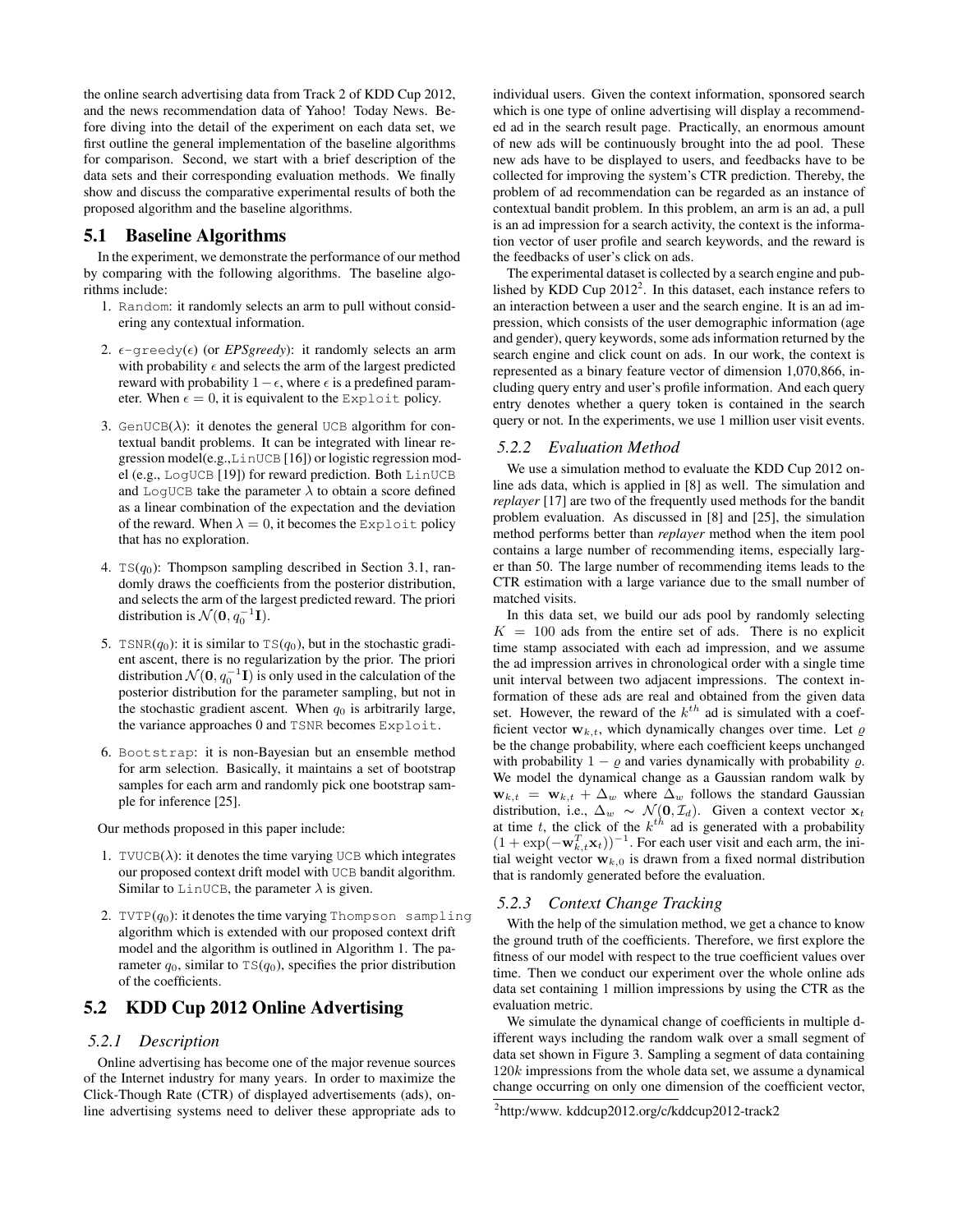

Figure 3: A segment of data originated from the whole data set is provided. The reward is simulated by choosing one dimension of the coefficient vector, which is assumed to vary over time in three different ways. Each time bucket contains 100 time units.

keeping other dimensions constant. In (*a*), we divide the whole segment of data into four intervals, where each has a different coefficient value. In (*b*), we assume the coefficient value of the dimension changes periodically. In (*c*), a random walk mentioned above is assumed, where  $\rho = 0.0001$ . We compare our algorithm Drift with the bandit algorithm such as LinUCB with Bayesian linear regression for reward prediction. We set Drift with 5 particles. It shows that our algorithm can fit the coefficients better than Bayesian linear regression and can adaptively capture the dynamical change instantly. The reason is that, Drift has a random walk for each particle at each time and estimates the coefficient by re-sampling these particles according to their goodness of fitting.

#### *5.2.4 CTR Optimization for Online ADS*

In this section, we evaluate our algorithm over the online ads data in terms of CTR. The performance of each baseline algorithm listed in Section 5.1 depends on the underlying reward prediction model (e.g., logistic regression, linear regression) and its corresponding parameters. Therefore, we first conduct the performance comparison for each algorithm with different reward prediction models and diverse parameter settings. Then the one with best performance is selected to compare with our proposed algorithm. The experimental result is presented in Figure 4. The algorithm LogBoostrap(10) achieves better performance than LinBootstrap(10) since our simulation method is based on the *Logit* function.

Although our algorithms TVTP(1) and TVUCB(1) are based on linear regression model, they can still achieve high CTRs and their performance is comparable to those algorithms based on logistic regression method such as, LogTS(0.001),LogTSnr(10). The reason is that both TVTP and TVUCB are capable of capturing the non-linear reward mapping function by explicitly considering the context drift. The algorithm LogEpsGreedy(0.5) does not perform well. The reason is that the value of parameter  $\epsilon$  is large, incurring lots of exploration.

# 5.3 Yahoo! Today News

#### *5.3.1 Description*

The core task of personalized news recommendation is to display



Figure 4: The CTR of KDD CUP 2012 online ads data is given for each time bucket. LogBooststrap, LogTS, LogTSnr, and LogEpsGreedy are bandit algorithms with logistic regression model. LinUCB, LinBoostrap, TVTP, and TVUCB are based on linear regression model.

appropriate news articles on the web page for the users according to the potential interests of individuals. However, it is difficult to track the dynamical interests of users only based on the content. Therefore, the recommender system often takes the instant feedbacks from users into account to improve the prediction of the potential interests of individuals, where the user feedbacks are about whether the users click the recommended article or not. Additionally, every news article does not receive any feedbacks unless the news article is displayed to the user. Accordingly, we formulate the personalized news recommendation problem as an instance of contextual multi-arm bandit problem, where each arm corresponds to a news article and the contextual information including both content and user information.

The experimental data set is a collection based on a sample of anonymized user interaction on the news feeds, collected by Yahoo! Today module and published by Yahoo! research lab<sup>3</sup>. The dataset contains 28,041,015 visit events of user-news item interaction data, collected by the Today Module from October 2nd, 2011 to October 16th, 2011 on Yahoo! Front Page. In addition to the interaction data, user's information, e.g., demographic information (age and gender), behavior targeting features, etc., is provided for each visit event, and represented as a binary feature vector of dimension 136. Besides, the interaction data is also stamped with the user's local time, which is suitable for contextual recommendation and temporal data mining. This data set has been used for evaluating contextual bandit algorithms in[16][8][17]. In our experiments, 2.5 million user visit events are used.

#### *5.3.2 Evaluation Method*

We apply the *replayer* method to evaluate our proposal method on the news data collection since the number of articles in the pool is not larger than 50. The *replayer* method is first introduced in [17], which provides an unbiased offline evaluation via the historical logs. The main idea of *replayer* is to replay each user visit to the algorithm under evaluation. If the recommended article by the testing algorithm is identical to the one in the historical log, this visit is considered as an impression of this article to the user. The ratio

<sup>3</sup> http://webscope.sandbox.yahoo.com/catalog.php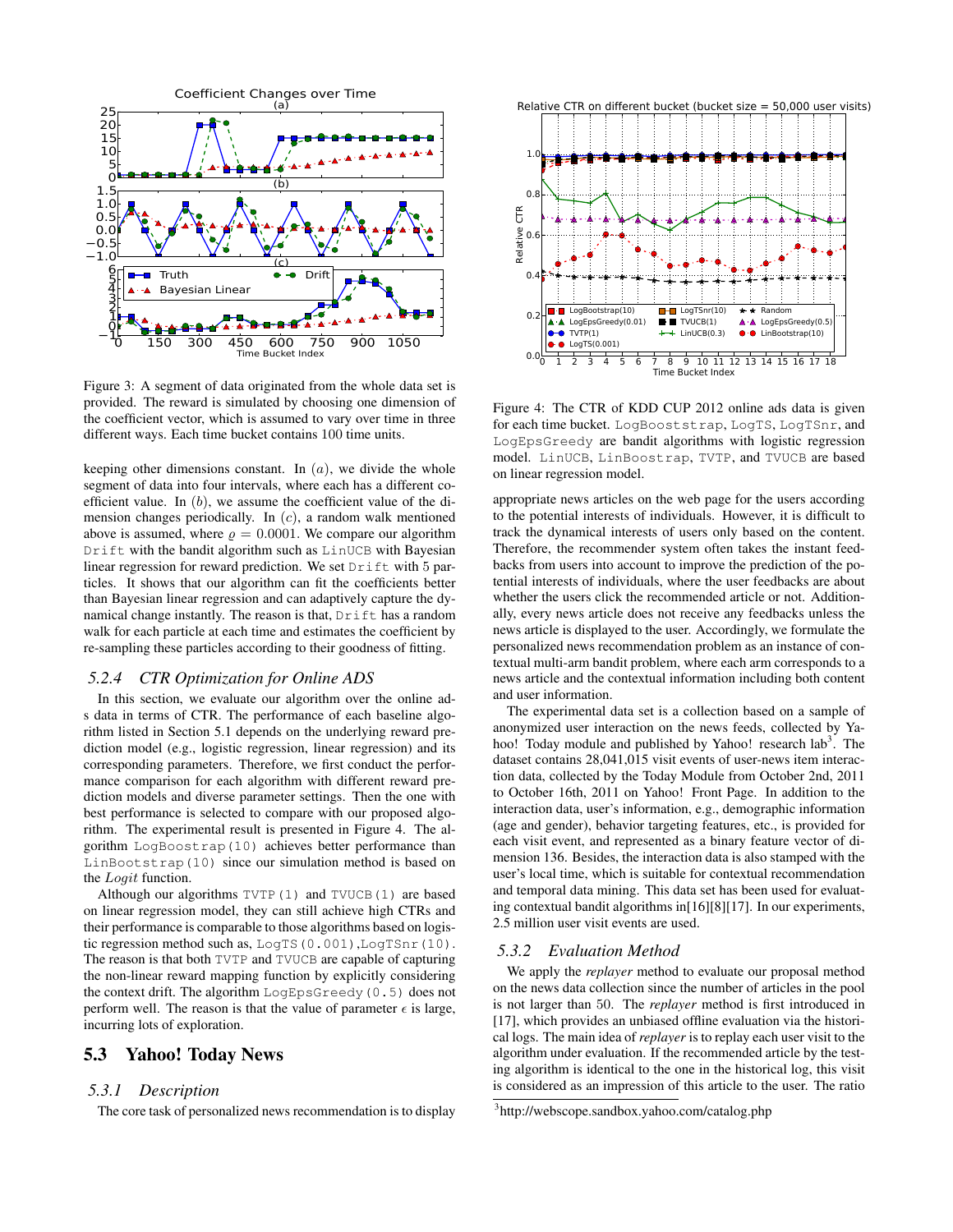| <b>Algorithm</b>          | <b>Logistic Regression</b> |         |                  |        | <b>Linear Regression</b> |        |         |         |         |
|---------------------------|----------------------------|---------|------------------|--------|--------------------------|--------|---------|---------|---------|
|                           | mean                       | std     | min              | max    |                          | mean   | std     | min     | max     |
| $\epsilon$ -greedy (0.01) | 0.0644                     | 0.00246 | 0.0601           | 0.0685 |                          | 0.0554 | 0.00658 | 0.0374  | 0.0614  |
| $\epsilon$ -greedy (0.1)  | 0.0633                     | 0.00175 | 0.0614           | 0.0665 |                          | 0.0626 | 0.00127 | 0.0599  | 0.0643  |
| $\epsilon$ -greedy (0.3)  | 0.0563                     | 0.00129 | 0.0543           | 0.0588 |                          | 0.0583 | 0.00096 | 0.0564  | 0.0595  |
| $\epsilon$ -greedy (0.5)  | 0.0491                     | 0.00118 | 0.0471           | 0.0512 |                          | 0.0522 | 0.00057 | 0.0514  | 0.0533  |
| Bootstrap(1)              | 0.0605                     | 0.00427 | 0.0518           | 0.0683 |                          | 0.0389 | 0.01283 | 0.0194  | 0.0583  |
| Bootstrap(5)              | 0.0615                     | 0.00290 | 0.0578           | 0.0670 |                          | 0.0400 | 0.01089 | 0.0194  | 0.0543  |
| Bootstrap(10)             | 0.0646                     | 0.00169 | 0.0611           | 0.0670 |                          | 0.0448 | 0.00975 | 0.0216  | 0.0571  |
| Bootstrap(30)             | 0.0644                     | 0.00161 | 0.0612           | 0.0667 |                          | 0.0429 | 0.01036 | 0.0226  | 0.0599  |
| LinUCB(0.01)              | 0.0597                     | 0.00184 | 0.0572           | 0.0633 |                          | 0.0423 | 0.00912 | 0.0325  | 0.0608  |
| LinUCB(0.1)               | 0.0444                     | 0.00054 | 0.0434           | 0.0454 |                          | 0.0612 | 0.00205 | 0.0561  | 0.0630  |
| LinUCB(0.3)               | 0.0419                     | 0.00047 | 0.0413           | 0.0429 |                          | 0.0701 | 0.00132 | 0.0669  | 0.0712  |
| LinUCB(0.5)               | 0.0410                     | 0.00044 | 0.0402           | 0.0416 |                          | 0.0702 | 0.00041 | 0.0693  | 0.0707  |
| LinUCB(1.0)               | 0.0402                     | 0.00055 | 0.0392           | 0.0411 |                          | 0.0668 | 0.00035 | 0.0661  | 0.0673  |
| TS(0.001)                 | 0.0453                     | 0.00050 | 0.0445           | 0.0463 |                          | 0.0431 | 0.00373 | 0.0401  | 0.0536  |
| TS(0.01)                  | 0.0431                     | 0.00074 | 0.0420           | 0.0448 |                          | 0.0526 | 0.00188 | 0.0489  | 0.0548  |
| TS(0.1)                   | 0.0416                     | 0.00081 | 0.0401           | 0.0433 |                          | 0.0594 | 0.00155 | 0.0551  | 0.0606  |
| TS(1.0)                   | 0.0397                     | 0.00040 | 0.0391           | 0.0404 |                          | 0.0597 | 0.00070 | 0.0585  | 0.0607  |
| TS(10.0)                  | 0.0325                     | 0.00833 | 0.0180           | 0.0432 |                          | 0.0592 | 0.00071 | 0.0577  | 0.0603  |
| TSNR (0.01)               | 0.0445                     | 0.00052 | 0.0433           | 0.0454 |                          | 0.0596 | 0.00040 | 0.0591  | 0.0605  |
| TSNR (0.1)                | 0.0449                     | 0.00066 | 0.0441           | 0.0463 |                          | 0.0592 | 0.00084 | 0.0577  | 0.0605  |
| TSNR(1.0)                 | 0.0468                     | 0.00071 | 0.0456           | 0.0479 |                          | 0.0596 | 0.00069 | 0.0585  | 0.0606  |
| TSNR (10.0)               | 0.0594                     | 0.00168 | 0.0573           | 0.0619 |                          | 0.0605 | 0.00053 | 0.0594  | 0.0614  |
| TSNR (100.0)              | 0.0643                     | 0.00293 | 0.0592           | 0.0679 |                          | 0.0586 | 0.00201 | 0.0555  | 0.0614  |
| TSNR (1000.0)             | 0.0641                     | 0.00222 | 0.0609           | 0.0690 |                          | 0.0535 | 0.00345 | 0.0482  | 0.0606  |
| <b>Parameter</b>          | <b>TVUCB</b>               |         | <b>Parameter</b> |        | <b>TVTP</b>              |        |         |         |         |
| $\lambda = 0.01$          | 0.0427                     | 0.0122  | 0.0278           | 0.0623 | $q_0 = 0.001$            | 0.0614 | 0.00139 | 0.0592  | 0.0644  |
| $\lambda = 0.1$           | 0.0606                     | 0.0038  | 0.0520           | 0.0651 | $q_0 = 0.01$             | 0.0648 | 0.00135 | 0.0611  | 0.0661  |
| $\lambda = 0.3$           | 0.0643                     | 0.0023  | 0.0585           | 0.0676 | $q_0 = 0.1$              | 0.0652 | 0.00091 | 0.06339 | 0.06655 |
| $\lambda = 0.5$           | $0.0705*$                  | 0.0017  | 0.0689           | 0.0715 | $q_0 = 1.0$              | 0.0656 | 0.0012  | 0.0638  | 0.0669  |
| $\lambda = 1.0$           | 0.06824                    | 0.0024  | 0.0655           | 0.0714 | $q_0 = 10$               | 0.0624 | 0.0016  | 0.05938 | 0.0643  |

Table 2: Relative CTR on Yahoo! News Data.

between the number of user clicks and the number of impressions is referred as CTR. The work in [17] shows that the CTR estimated by the *replayer* method approaches the real CTR of the deployed online system if the items in historical user visits are randomly recommended.

#### *5.3.3 CTR Optimization for News Recommendation*





Figure 5: The CTR of Yahoo! News data is given for each time bucket. Those baseline algorithms are configured with their best parameters settings.

Similar to the CTR optimization for online ads data in Section 5.2.4,

we first conduct the performance evaluation for each algorithm with different regression models and parameter settings. The experimental result is displayed in Table 2. The setting of each algorithm with the highest reward is highlighted in bold. It can be observed that our algorithm TVUCB(0.5) achieves the best performance among all algorithms. In four of all five parameter  $\lambda$  settings, the performances of TVUCB consistently exceed the ones of LinUCB.

All baseline algorithms are configured with their best parameter settings provided by Table 2. We conduct the performance comparison on different time buckets in Figure 5. The algorithm TVUCB(0.5) and EpsGreedy(0.01) outperforms others among the first four buckets, known as cold-start phrase when the algorithms are not trained with sufficient observations. After the fourth bucket, the performance of both TVUCB(0.5) and LinUCB(0.5) constantly exceeds the ones of other algorithms. In general,  $T V T P (1.0)$  performs better than TS(1.0) and TSNR(100), where all the three algorithms are based on the Thompson sampling. Overall, TVUCB(0.5) consistently achieves the best performance.

#### 5.4 Time Cost

The time cost for TVUCB and TVTP on both two data sets are displayed in Figure 6. It shows that the time costs are increased linearly with the number of particles. In general, TVUCB is faster than TVTP since TVTP highly depends on the sampling process.

# 6. CONCLUSIONS

In this paper, we take the dynamic behavior of reward into account and explicitly model the context drift as a random walk. We